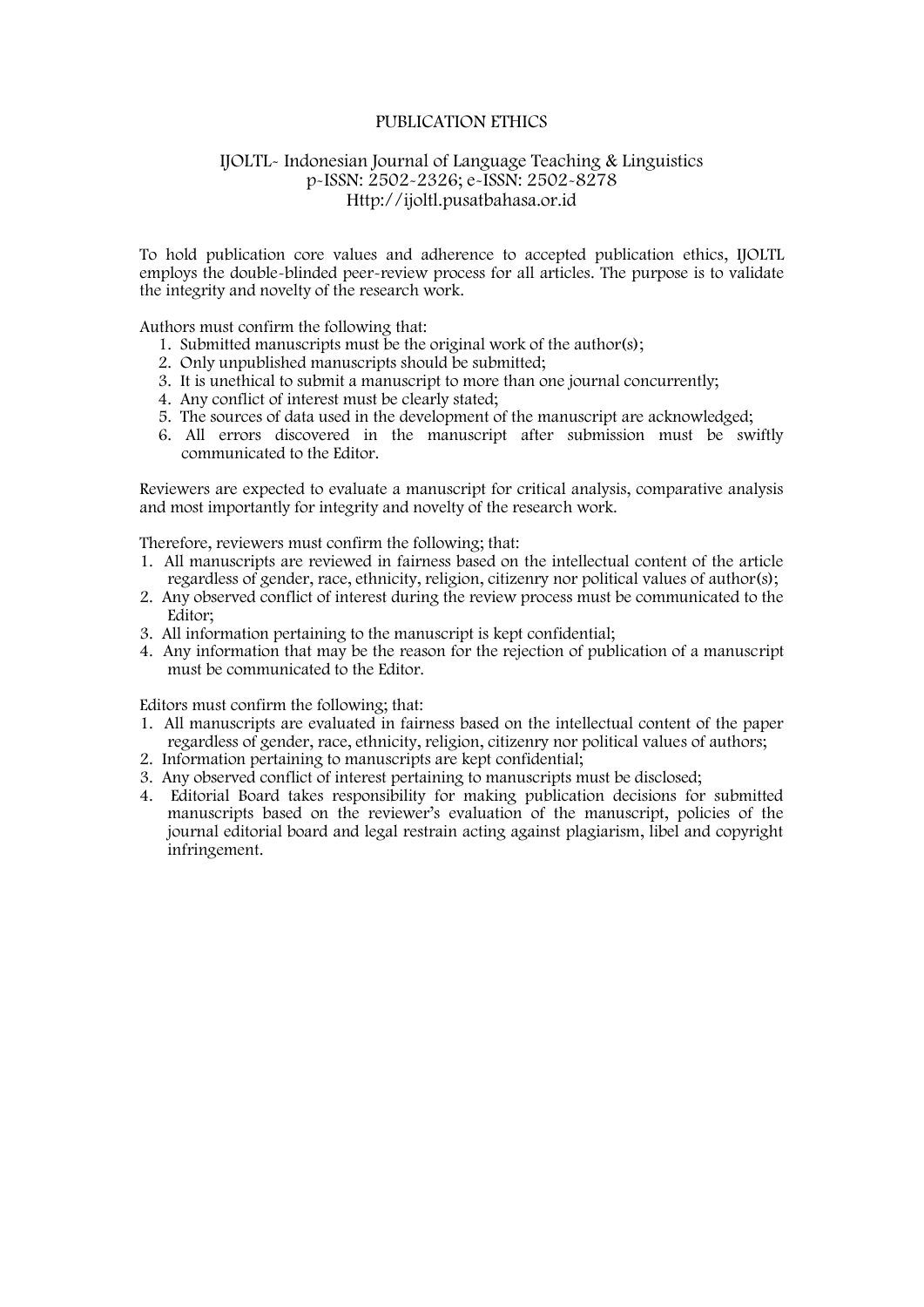#### GUIDELINES TO AUTHORS

# IJOLTL- Indonesian Journal of Language Teaching & Linguistics p-ISSN: 2502-2326; e-ISSN: 2502-8278

## Http://ijoltl.pusatbahasa.or.id

- 1. IJOLTL welcomes submissions of articles on language, language teaching, literatures and linguistics for quarterly publication in the journal.
- 2. Submission of manuscript(s) should be by electronic submission with the text written in a single Microsoft Word file in the format of Times New Roman with font size as shown in the Template. All pages should be numbered consecutively starting from the title page.
- 3. Accompanying the article, author should submit a letter of introduction stating that the research article is original and has not been submitted or accepted for publication elsewhere. A cover letter of the article should include the corresponding author's full address and email or telephone/fax numbers.
- 4. The manuscript(s) should be double-spaced, with a minimum of 2.5 cm margins on all sides. Manuscript structure is arranged as follows: Title, Affiliation, Abstract, Key words, Text, Acknowledgments, Literature cited, Appendix, Tables, and Figures. There is no restriction on the length of research papers and reviews, but authors are encouraged to be concise.
- 5. The subheading system of the articles should read as follows:
	- 1. ALL CAPITALS, BOLD, LEFT JUSTIFICATION
	- 1.1 Capitals-Lowercase, Bold, Left Justification
	- 1.1.1 Capital-Lowercase, Italic-Bold, Left Justification
- 6. The title of the manuscript should be brief (but informative enough to facilitate information retrieval), given preferably in single line; and a suggested running title should also be provided.
- 7. The name(s) of author(s) should be listed below the title and the corresponding author should be indicated with number in front of the name and his email address and phone number (if available).
- 8. The Affiliation(s) of all author(s) should be given clearly and briefly with their institutions, addresses with zip code and name of country.
- 9. Abstract should be brief, not more than 150 words, indicating the purpose/significance of the research, methodology, major findings and the most significant conclusion(s). The abstract should not contain literature citations that refer to the main list of references attached to the complete article. The abstract should be written as a single paragraph and should be in reported speech format (past tense); complete sentences, active verbs, and the third person should be used.
- 10. The authors must provide 3-8 key words for indexing purposes and to facilitate the retrieval of articles by search engines. Key-words provided should be different from the words that make up the title of the article.
- 11. The text should be typed in single column, double space and justified. Should there be abbreviation(s) in the text, full term for which the abbreviation stands should precede its first use in the text. The text should be subdivided into the following sections: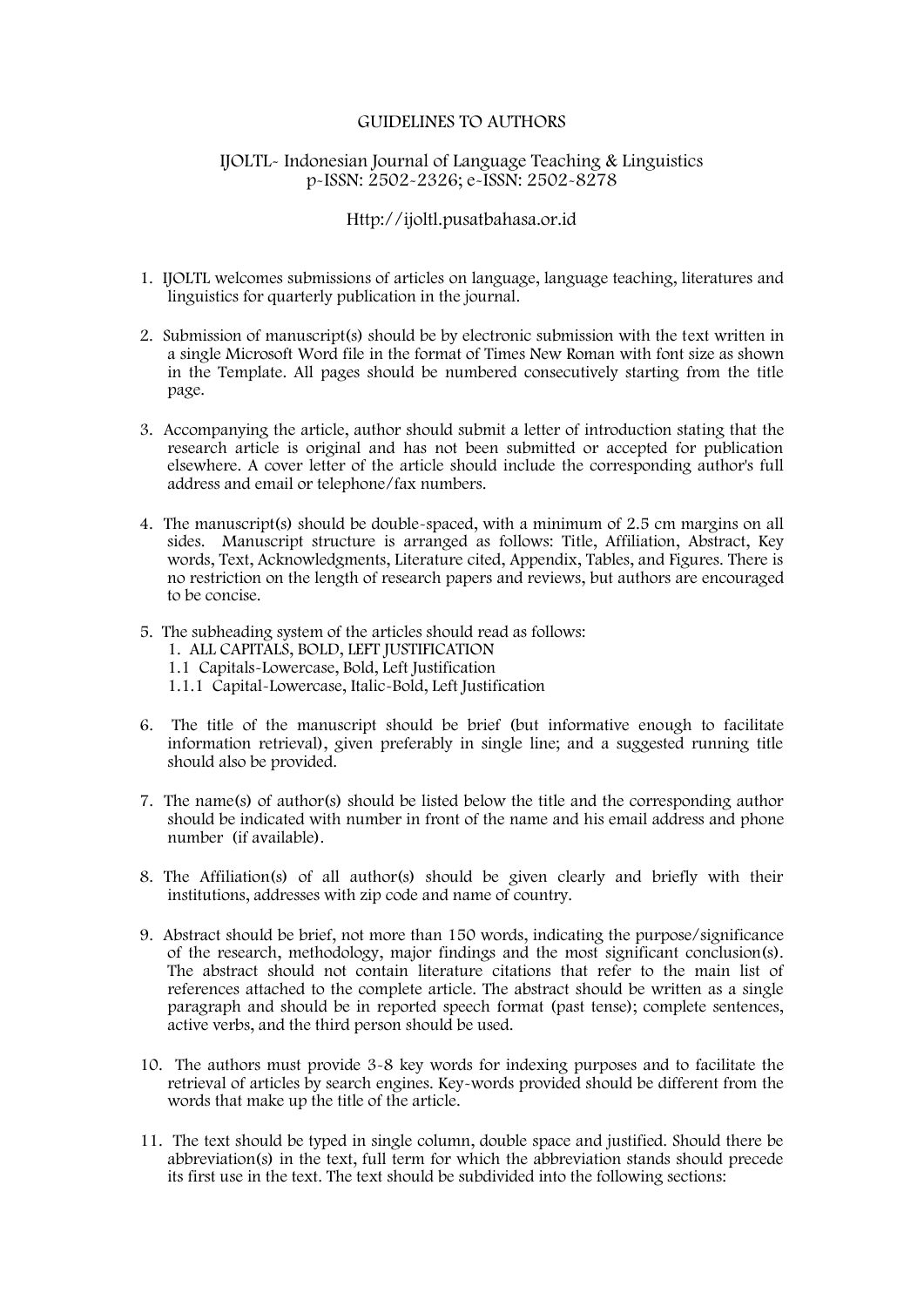- a. Introduction should be clear and concise, with relevant references to the nature of the problem under investigation as well as its background. There should be no sub headings. Excessive citations of literature (especially to support well known statements) and discussions marginally relevant to the paper; together with other information that adds length but little significance to the research, should be avoided. Only necessary and latest citations of literature that are required to indicate the reason for the research undertaken and the essential background should be given. References in the text are made as follows: (Myers, 2000) / (Myers, 2000; Edwards, 2010) / Barber, Odean and Zhu (2008) investigate...; the former being the name of the author, the latter - edition year.
- b. Methodology should be sufficiently detailed to enable scientist in that field of study to replicate them. A precise description of the selection of your observational or experimental subjects must be presented. The techniques and methodology adopted should be supported with standard references. Description of the methodology may be presented in sub-heading including design, subject, instrument, data, and data analysis techniques or in a single concise paragraph.
- c. Findings should be presented first, followed by a discussion of their significance presented in logical sequence. Data emerging from the study should be included, arranged in unified and coherent sequence(s). Only strictly relevant results should be presented; and figures, tables, and equations should be used for purposes of clarity and brevity. The same data should not be presented both in tabular and graphic forms. The discussion should state the implications of the findings and their limitations as well as the conclusion(s) drawn. It should relate the observations to previously published related studies and should be supported by relevant references. Long confused and irrelevant discussion should be avoided. Findings and Discussion may also be presented together.
- d. Conclusions should not summarize information already present in the text or abstract. Recommendations, when appropriate, may be included.
- 12. Review article(s) should not contain methodology and/or results sections since there is neither any study to describe nor data to be analyzed. The format is as follows: Abstract, 3-8 key words, Introduction, Relevant section headings, Conclusion and References.
- 13. The Acknowledgement, if any should include the names of those who contributed substantially to the work described in the manuscript but do not fulfil the requirements for the authorship. It should also include name(s) of sponsor(s)/funding agency of the research.
- 14. The list of references should conform to the conventions specified in the Publication Manual of the American Psychological Association (APA) style under the heading of References. When referencing website, please include the full title and accessed date. In the list of references at the end of the paper, full and complete references should be given with punctuation arranged alphabetically by first author's surname.

Paper in a Journal

Brown, C. L. 2004. Content Based ESL Curriculum and Academic Language Proficiency. The Internet TESL Journal, 10(2):12-23. Retrieved on September 2012, from http://iteslj.org/Techniques/Brown-CBEC.html.

#### Book

Seidman, Irving. (2006). Interviewing as Qualitative Research: A Guide for Researchers in Education and the Social Sciences. New York: Teachers College Press.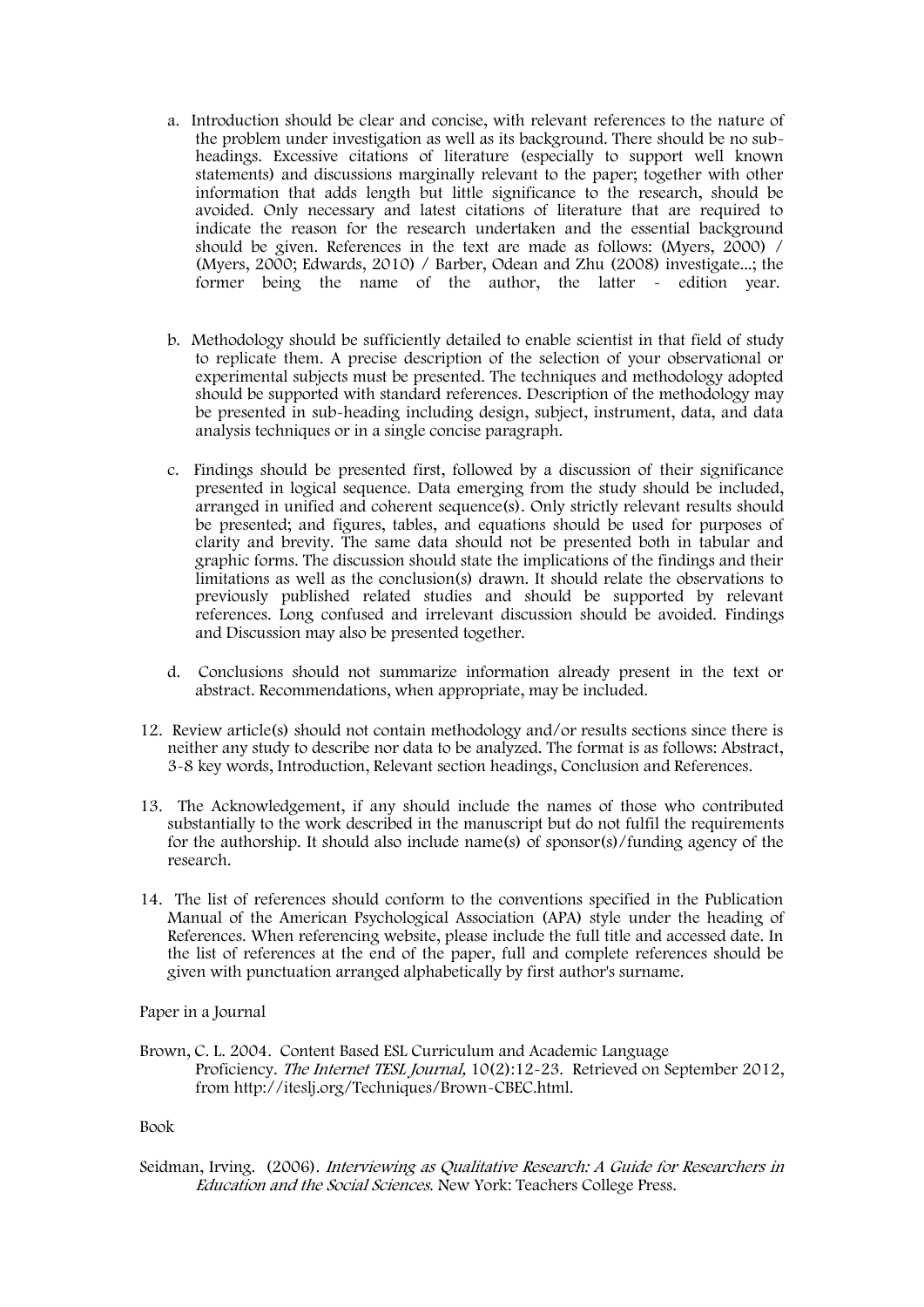#### Chapter in a Book

Leung, C. (2012). Outcomes-Based Language Teaching. In Burns A, Richards, JC (Eds.). The Cambridge Guide to Pedagogy and Practice in Language Teaching. New York: Cambridge University Press, pp. 161-179.

# Electronic Sources

Burke, Jim & Rick Smith. (2013). AcademicVocabulary List. Avaliable online at www.englishcompanion.com. Retrieved on January, 2014.

## Tables and Figures

All tables and figures must be relevant and necessary; the same data should not be presented in tables and figures, and do not use short tables for information that can be easily presented using text. Tables and figures should be numbered sequentially, for example, Figure 1, Figure 2, Figure 3 and so on.

#### Fees and Charges

Authors are required to pay no processing fee for the online journal. Charges are incurred only upon request for processing printed journal and delivery order.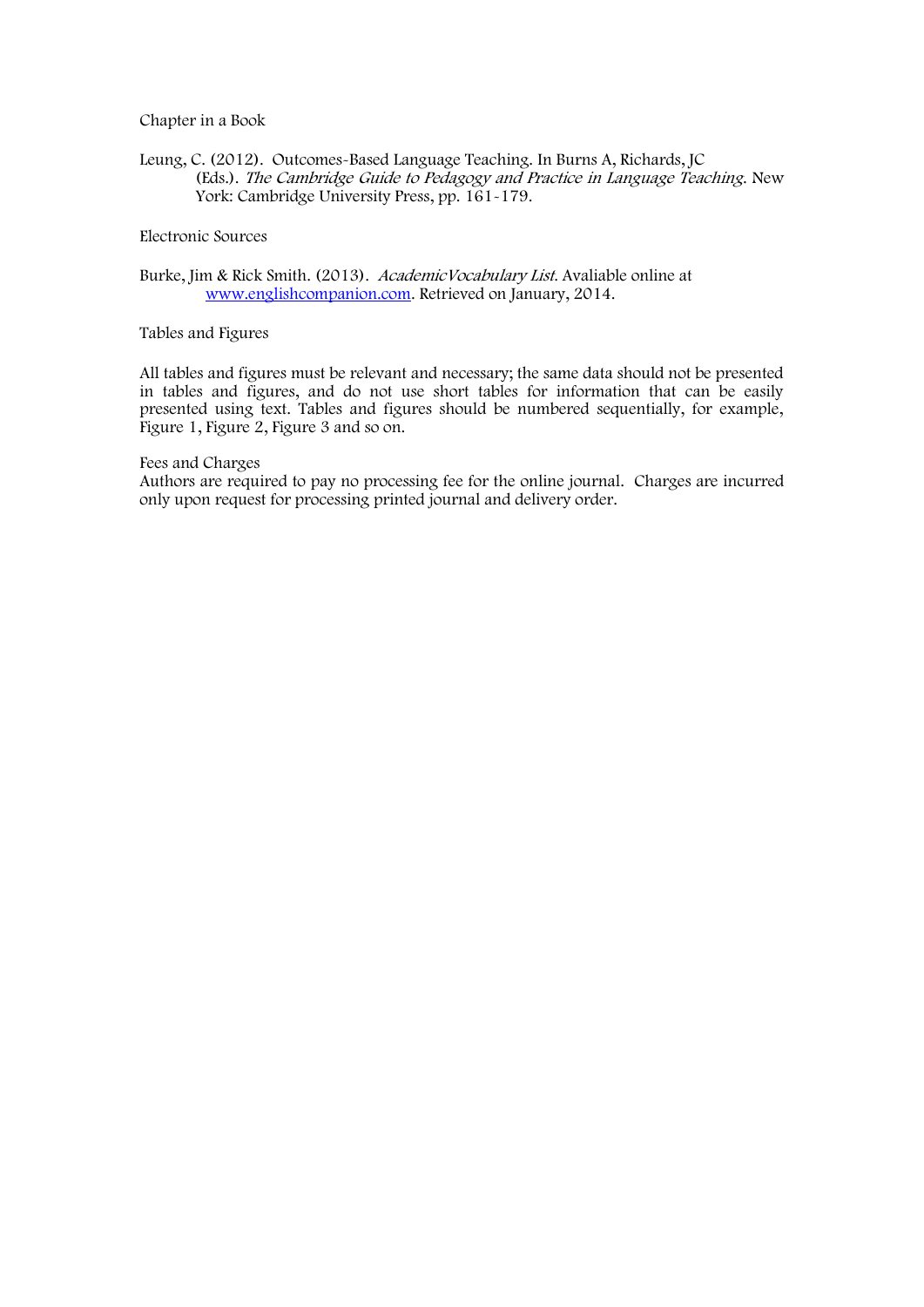# PAPER TEMPLATE

## IJOLTL –Indonesian Journal of Language Teaching and Linguistics p-ISSN: 2502-2326; e-ISSN: 2502-8278

## Http: ijoltl.pusatbahasa.or.id

# Paper Title (12 Bold)

First Author<sup>1</sup>, Second Author<sup>2</sup> (12) <sup>1</sup>(Department, College/ University Name, Country Name Email) (11) <sup>2</sup>(Department, College/ University Name, Country Name Email) (11)

#### Abstract (12 Bold)

The abstract should summarize content of the paper. The length of the abstract must be no more than 150 words. Do not make references nor display equation in the abstract. Your manuscript should be printed on A4 paper (21.0 cm x 29.7 cm).

Keywords (12 bold): about five keywords in alphabetical order, separated by comma.

#### INTRODUCTION (12 BOLD)

The introduction of the paper should explain the nature of the problem, previous work, purpose, and the contribution of the paper. The contents of each section may be provided to understand easily about the paper. (12)

#### HEADING S (12 BOLD)

The headings and subheadings, starting with "1. INTRODUCTION, 2. REVIEW OF LITERATURE 3. METHODS, 4. FINDINGS, 5. DISCUSSION (OR FINDINGS AND DISCUSSION), 6. CONCLUSION and REFERENCES" appear in upper and lower case letters and should be set in bold and aligned flush left. All headings from the Introduction to Acknowledgements are numbered sequentially using 1, 2, 3, etc. Subheadings are numbered 1.1, 1.2, etc. If a subsection must be further divided, the numbers should be 1.1.1, 1.1.2, etc.

The font size for heading is 12 points bold face and subsections with 12 points and not bold. Do not underline any of the headings, or add dashes, colons, etc. (12)

#### INDENTATIONS AND EQUATIONS (12 BOLD)

The first paragraph under each heading or subheading should have a fiveindentation. A colon is inserted before an equation is presented, but there is no punctuation following the equation. All equations are numbered and referred to in the text solely by a number enclosed in a round bracket. (12)

#### FIGURES AND TABLES (12 BOLD)

To ensure a high-quality product, diagrams and lettering MUST be computer drafted.<br>Figure captions appear below the figure, are flush left and in lower case letters.

When referring to a figure in the body of the text, the abbreviation "Fig." is used. Figures should be numbered in the order they appear in the text.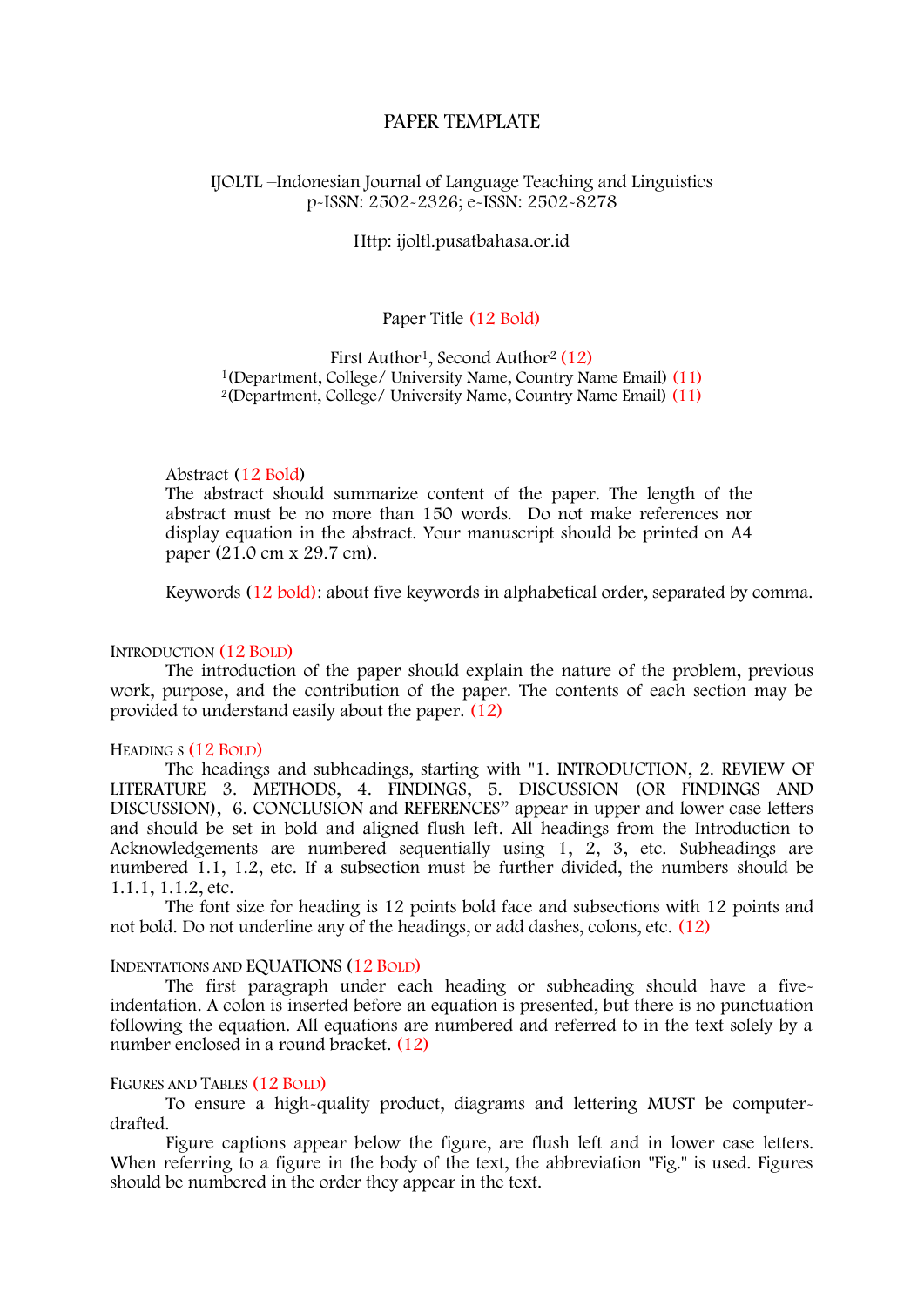Table captions appear centered above the table in upper and lower case letters. When referring to a table in the text, no abbreviation is used. (12)

# CONCLUSION (12 BOLD)

A conclusion section must be included and should indicate clearly the advantages, limitations, and possible applications of the paper. Although a conclusion may review the main points of the paper, do not replicate the abstract as the conclusion. A conclusion might elaborate on the importance of the work or suggest applications and extensions. (12)

# Acknowledgements (12 Bold)

An acknowledgement section may be presented after the conclusion, if desired.(11)

# REFERENCES (12 BOLD)

This heading is not assigned a number.

A reference list MUST be included using alphabetical order. Only cited text references are included.